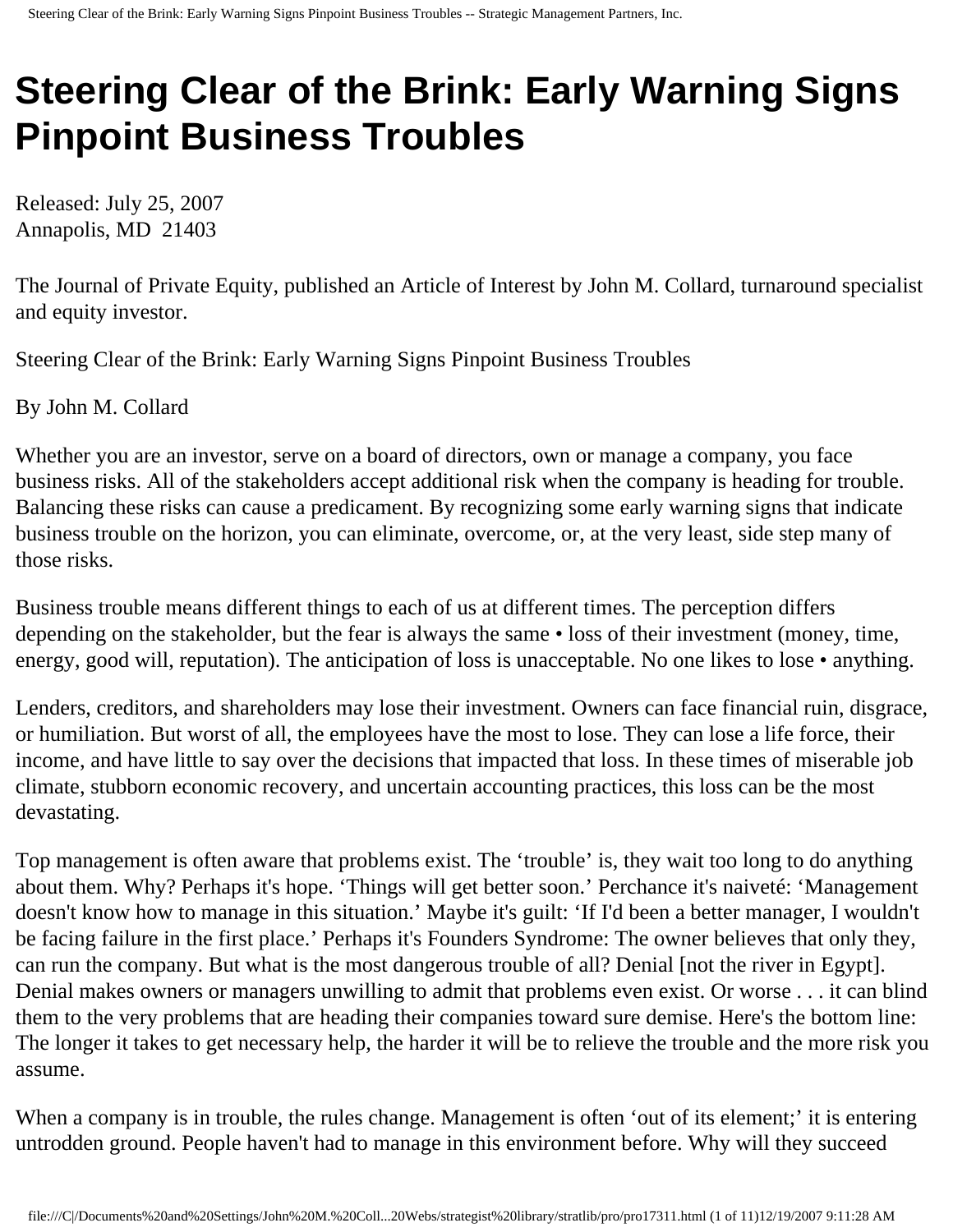now? The odds are that they will, at the very least, have difficulty.

Time and again, the obvious signs of business trouble are rarely its root causes. Losing money, for example, isn't the problem. Rather, losing money is the result of other problems. Diminishing sales, declining profits, mass employee exit, creditor suits, the threat of bank foreclosure, and no cash are only part of the equation. These problems can be repaired. The true dilemma becomes, who can handle the crisis management role?

All Leaders are not created equal

To save the company you must change the style of leadership to affect change. Clear thinking must prevail and a special set of skills must be applied.

If there is a qualified leader within the company, then delegate the job of turnaround to them, and provide proper support. If there is not a qualified leader in the company, and there usually isn't, don't hesitate to locate a professional at this type of work.

Let's put this leadership role into proper perspective. Leadership requirements differ between those for healthy, growing companies and for those in a troubled situation. The CEO that managed the company into trouble clearly is lacking the skills to doctor it back to health.

Contrasting Leadership Styles

[Skill => In Stable, Healthy or Growth Scenario Versus Troubled or Turnaround Situation]

Focus => On Objectives when healthy versus on Survival, Action, Problem-Solving when in a troubled situation

Decision making => Is Deliberate when healthy versus more Decisive, Immediate when in a troubled situation

Authority => Delegate when healthy versus more Direct Involvement when in a troubled situation

People => Develop Resources when healthy versus Recruit Turnaround Talent and Stress Communications when in a troubled situation

Respected for: => Management Reputation when healthy versus Financial Credibility when in a troubled situation

Known for: => Consistency when healthy versus Ability to Shift Gears when in a troubled situation

Differences in style are a key to success, in either situation. In the growth scenario, team building and coaching are buzzwords. But in the initial crisis and subsequent turnaround situation, time is an enemy. Decisive action is required.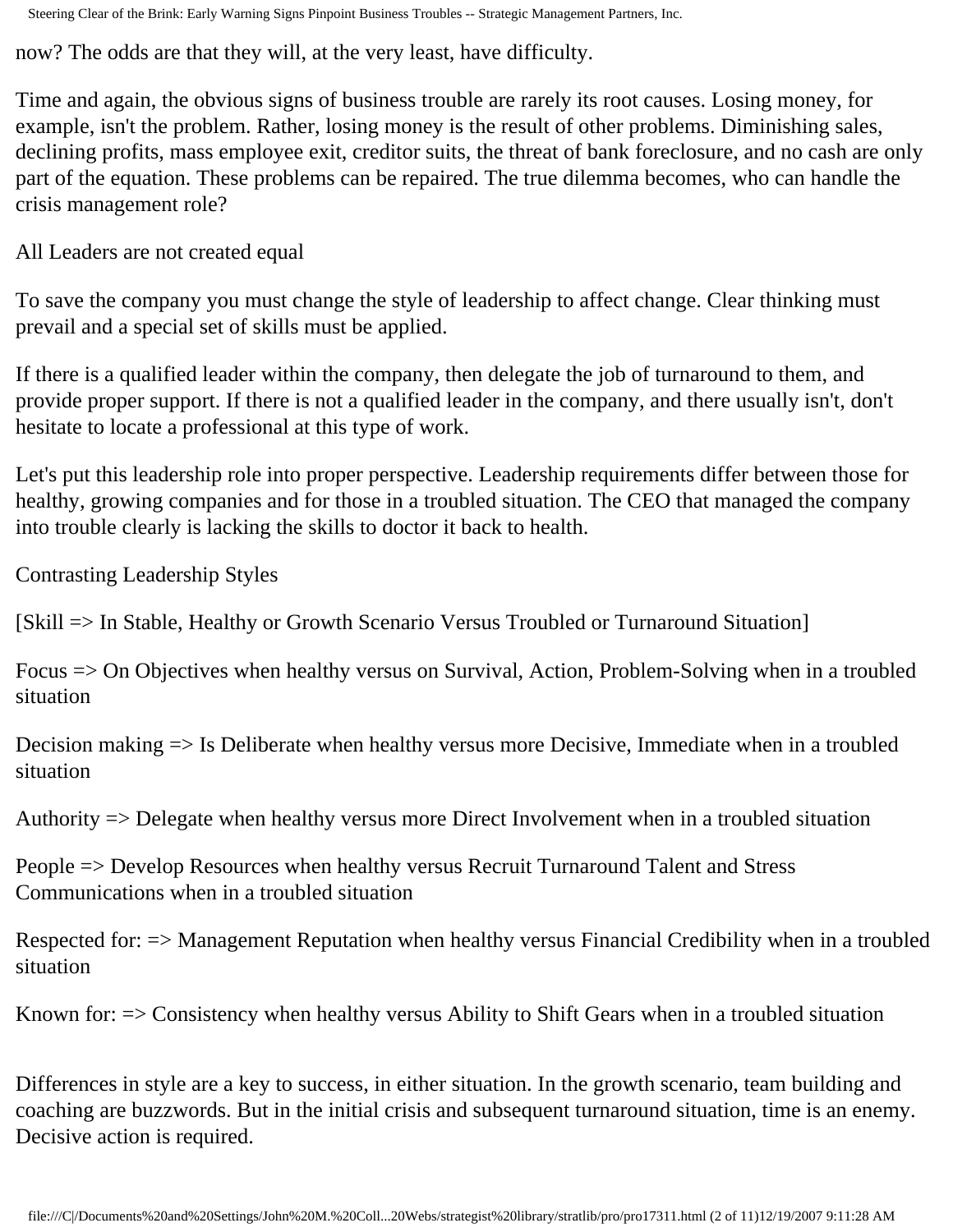The focus is dramatically different. This is one reason why the troubled environment is so foreign to many managers, and hence, the difficulty finding qualified talent from within the company. The stable environment allows for mistakes and longer lead cycles to achieve goals. Troubled companies have primarily one goal • to survive and get well. If the symptoms persist with no cure, the patient can die.

Companies often get into trouble because management procrastinates when it comes to making decisions. If the decision is made by default, it is akin to making no decision at all. Much of that early, and overall, survival also depends upon being immediate • upon making decisions in a timely manner. Even a wrong decision means movement and direction. If a decision turns out to be wrong, change it, but keep things moving.

Just as with a critical patient, the immediate focus at a troubled company should be on action • make something happen. The first goal in an absolute crisis is to stabilize and buy time. After calming the waters, take a reading on where things stand • which is normally still. Look for changes in ratios and trends to determine what is, or more importantly, what is not going on in the business.

Time is also an important dimension when it comes to authority. In a stable company, there is time to delegate and nurture the growth of the management team; time to work on long term issues and projects. In the troubled situation delegating takes on a different role. Managers must be held accountable not only for performance, but for timely results.

In a troubled situation, the decision maker must get directly involved. It is hard to worry about the longterm future when there may not be one. The leader is pressed closer to the immediacy of day-to-day operations. If you want action, request a decision . . . or make one.

In a stable situation there is time to develop talent. But when in trouble, remember that the good managers may have deserted the ship long ago, leaving behind the second string. You must exploit the talents of those employees that remain who can perform and bring them to new levels, then recruit talent that is lacking. It means building permanent management teams that can bring the company back to health • and add value to the company.

Communication is critical • with everyone who has a stake in the company's success. Talk to employees, but more importantly; listen to what they have to say. Be assured, they know when and where problems exist, and often have solutions.

A key element to a successful turnaround is to establish a good relationship with your lender. Capital is always required in tough times, not to mention that it's nice to have in good times as well.

If the leaders who were in power while the company's position was allowed to deteriorate are still there, why should the lender believe that they would now be instrumental in correcting the situation?

To make matters worse, in the eyes of management, the lender is often viewed as an enemy instead of a key part of the turnaround equation. With all the suspicion that can surround a troubled company, it is important that trust be re-established with the bank. Credibility with the lenders is mandatory to success • and to keeping that cash flow at the bank. Since the bank holds the trump card, the institution must feel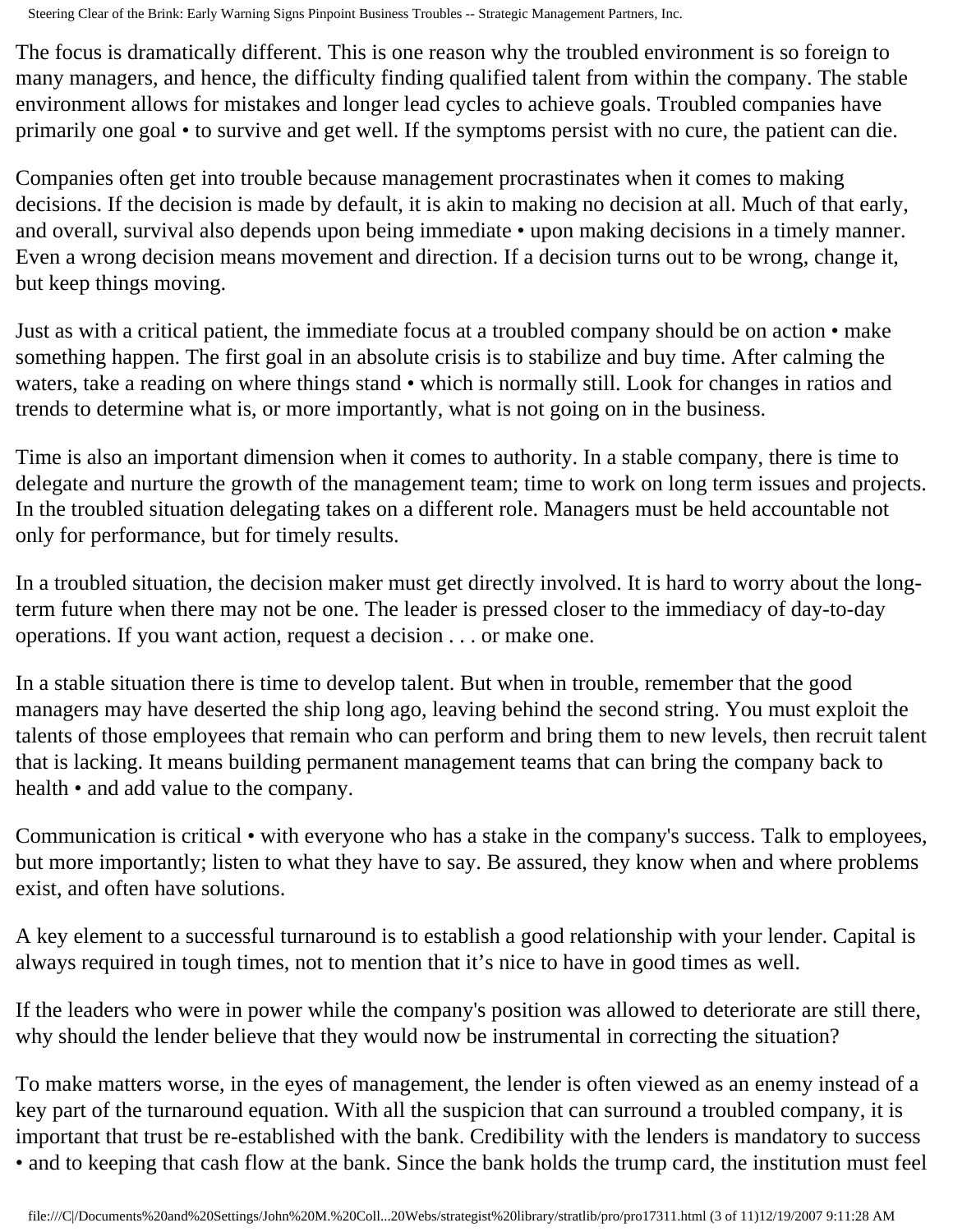comfortable working with the turnaround leader. It means laying everything out on the table to keep the situation honest • and honoring commitments made to the lender.

Where consistency is important in a stable environment the name of the game in a turnaround situation is uncertainty. You can absolutely, positively count on surprises. "When it rains, it pours" may be clichéd, but when applied to a troubled company, one can be sure that "Murphy is shaking the clouds."

The ability to deal with change at a rapid pace is essential. This is why a seasoned practitioner can be the answer to a successful turnaround plan, they've "been there, done that."

## The Process

Along with specific skills and an understanding of troubled situations, the specialist offers a new perspective from which to independently evaluate the company's circumstances. The process will focus on several issues:

- \* Is the business viable?
- \* What is the purpose of the business?
- \* Should it be saved? Why? Are those reasons valid?
- \* Is there a core business that can be the source for the emerging business?
- \* Are there sufficient cash resources to fuel the recovery?
- \* Which existing managers are capable of leading parts of the company?

Remember, not all companies are salvageable.

The fact-finding must proceed as quickly as possible so that a realistic assessment of the current state of the company can be prepared. The specialist's first priority will be to manage cash flow • to stop the hemorrhage. Analysis of sales and profit centers, and asset utilization should indicate where the real problems • not the symptoms • are located. Next, a business plan outlining and suggesting possible courses of action • or cures • will be prepared.

Following this diagnostic stage, the transition can begin towards a turnaround. Most importantly, the leader needs to get things moving again. Once the course of action is chosen, implementation and monitoring can occur. The specialist should remain involved at least until the business is stabilized, and preferably until the transformation is complete and a new "Marquis" leader is found.

Who can help these besieged businesses?

Turnaround specialists generally are either interim managers or consultants. These leaders didn't start out as such • they were often managers that worked their way up the corporate ladder through hard work and (hopefully) fair play to build a solid management reputation. They have developed a set of skills to handle problem solving, getting results with minimal resources, (tight) cash flow management, negotiating and dealing with bankers, investors and creditors. The stakeholders will usually work with a turnaround leader • if he or she is credible.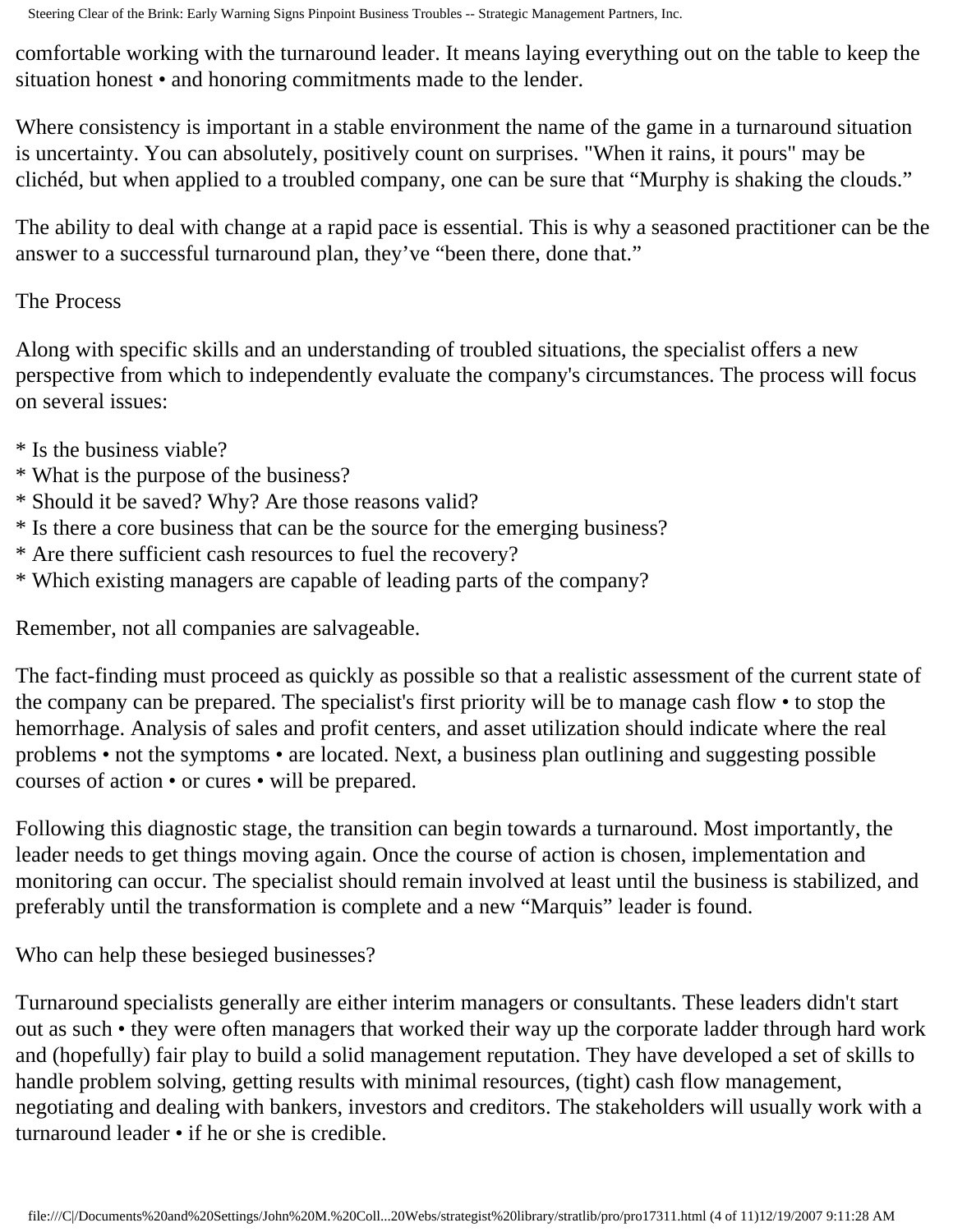Consultants are often a choice of the management team. Why? Because they are an advisor, they offer recommendations to management. Often the same management that guided the company into trouble in the first place. Why will they make those decisions now? Why risk allowing the same person to try again? Whether a consultant is effective depends upon management's willingness to listen and implement the specialist's recommendations.

The practitioner, by contrast, is a hands-on decision maker who actually takes control of the company•often as CEO•for a period of time. They are in control of the company's destiny, take the decision-making reins, plot the course, and Steer the company through troubled waters, hopefully to safety. They must have an active line manager orientation, be decisive, isolate the problems and find solutions quickly.

Be assured there are countless cases where existing management agreed to work with a turnaround consultant only to placate the board or the lender. There is no substitute for qualified leaders with decision-making authority.

When hiring a turnaround specialist:

- \* Check references.
- \* Review proposals versus what can realistically be accomplished.
- \* Require engagement agreements.
- \* Hire an individual, not the firm personal chemistry with the managers is critical.

A good practitioner has three goals; 1) get control, stabilize the situation, jump-start the turnaround, 2) develop and implement a sound plan, and 3) hire their permanent replacement, while working themselves out of a job.

### Early Warning Signs

Too often, companies die unnecessarily. Why? Because, most lenders and managers haven't learned to recognize the symptoms of oncoming illness in their business.

When you wait too long to recognize deteriorating characteristics the company seeks bankruptcy protection . . . only attorneys and accountants benefit from this process. It's the astute lender or manager that recognizes infallibility, and has the foresight to ask for help . . . before serious trouble sets in.

Here are ten common signs that a company is heading for trouble. Carefully consider whether or not they apply. If you can answer "yes" to some of these questions, it is time to take decisive action.

Is the owner or top management over extended?

Whose work are they doing? When they continue to perform functions that should be done by others (once the business has grown to a more complex level), they're over extended. They should do the work for which no one else is qualified.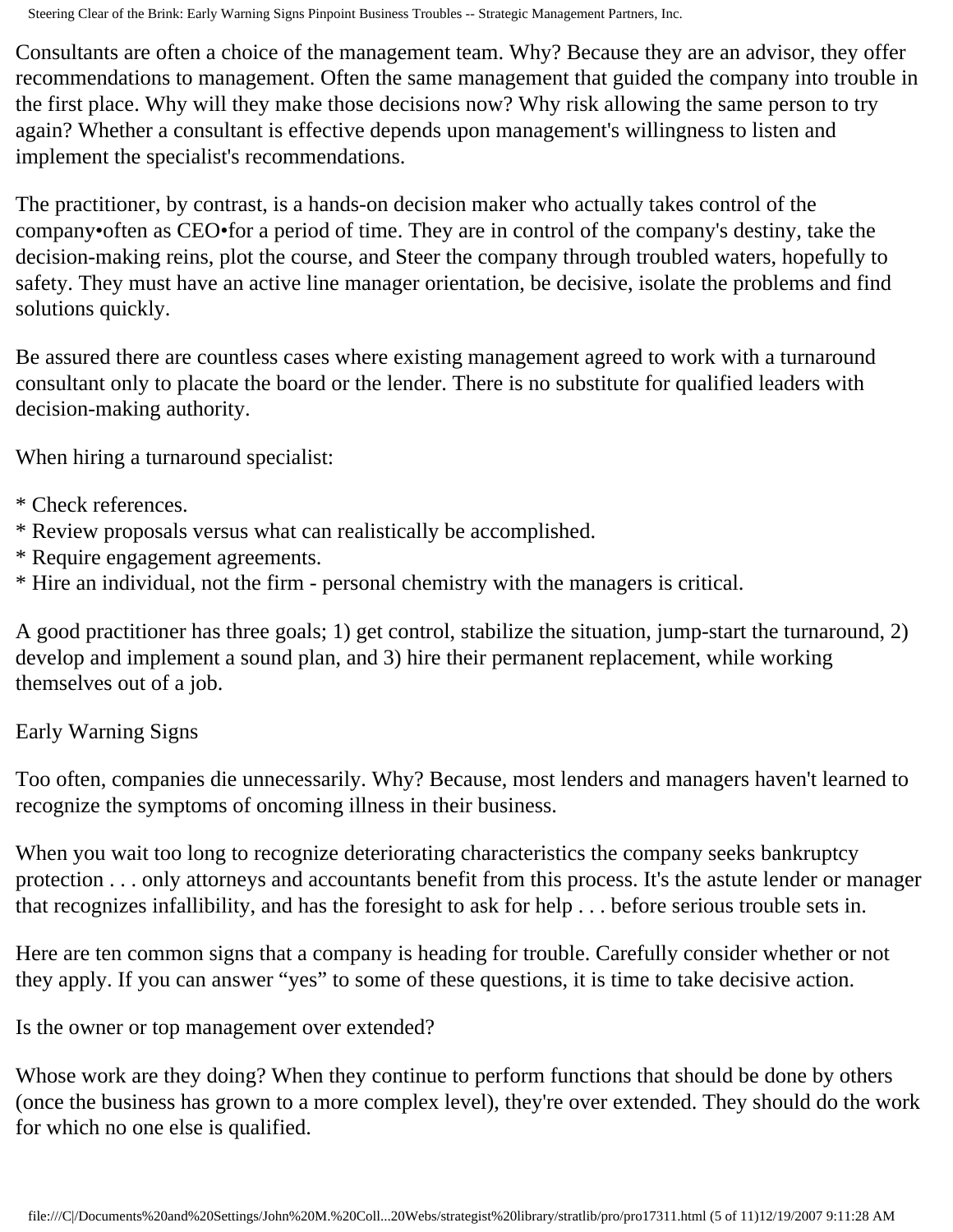Managers need to delegate work appropriately. Define the owner's and key managers' jobs to clarify role responsibility. Assess subordinates' competence; retain them if appropriate • replace them if not. Monitor key metrics so you'll remain informed about conditions . . . without being immersed in them.

Relationships of how numbers behave tell the real story. The balance sheet is only a snapshot in time (what you have, what you will receive, and what you owe). The income statement indicates what happened during a given period. The source and use statement shows where cash went in and out.

But these financials don't indicate how to run the business. Movement must occur in two areas • on the volume in (revenue/sales) side, look at where and how revenue is generated. Is it from existing customers and contracts or new business? Most importantly, keep it coming in. On the volume out (throughput/production) side, look at getting the product or service 'out the door'. How else can you bill for it?

Is the turnover rate excessive?

A sure sign of underlying problems is rapid employee turnover. Employees know when problems exist, the good ones will leave early. This condition can be the result of a faulty hiring process, inadequate training, poor management . . . the list goes on. The price for ignoring this problem is high: low morale, lost wages, recruiting costs, lack of productivity, and ultimately, forfeited business.

Uncover the real causes early on, and rectify them. Solutions include clearly defined job responsibilities, performance expectations, rewards, and scope of authority. Several levels of management attention should be devoted to new key employees (and those moving to new positions) during the initial days of their assignment.

As an example, during a client company [annual revenue at \$58 million] planning session with the owner and entire management team present, I was astounded at their approach to a turnover rate in excess of 40 percent per year. The three operating unit managers were asked to discuss their unit's revenue recognition and turnover rate. To the chagrin of the CEO, one manager did not know the revenue figure for his group, and none of the three, nor the human resources manager, could recite the number of employees lost in the previous year. When management doesn't know, you have uncovered one real cause for problems. You first have to acknowledge that a problem exists, look for the cause(s), then do something • identification alone is not enough.

Are communications ineffective?

Ineffective meetings, management information, or inter departmental coordination can destroy a business from the inside out • even as it is growing.

If all that is accomplished during 'Bull Sessions' is a lot of . . . well, "Bull" . . . then this is clearly the fault of the leader. It's a leader's duty to limit the scope of topics discussed, to establish an agenda • with specific begin/adjourn times • and stick to it. Limit participants too • not everyone needs to be involved in every topic, what a waste of time and productivity. Demonstrate organization by managing your meetings and your team will demonstrate that organization by managing your company.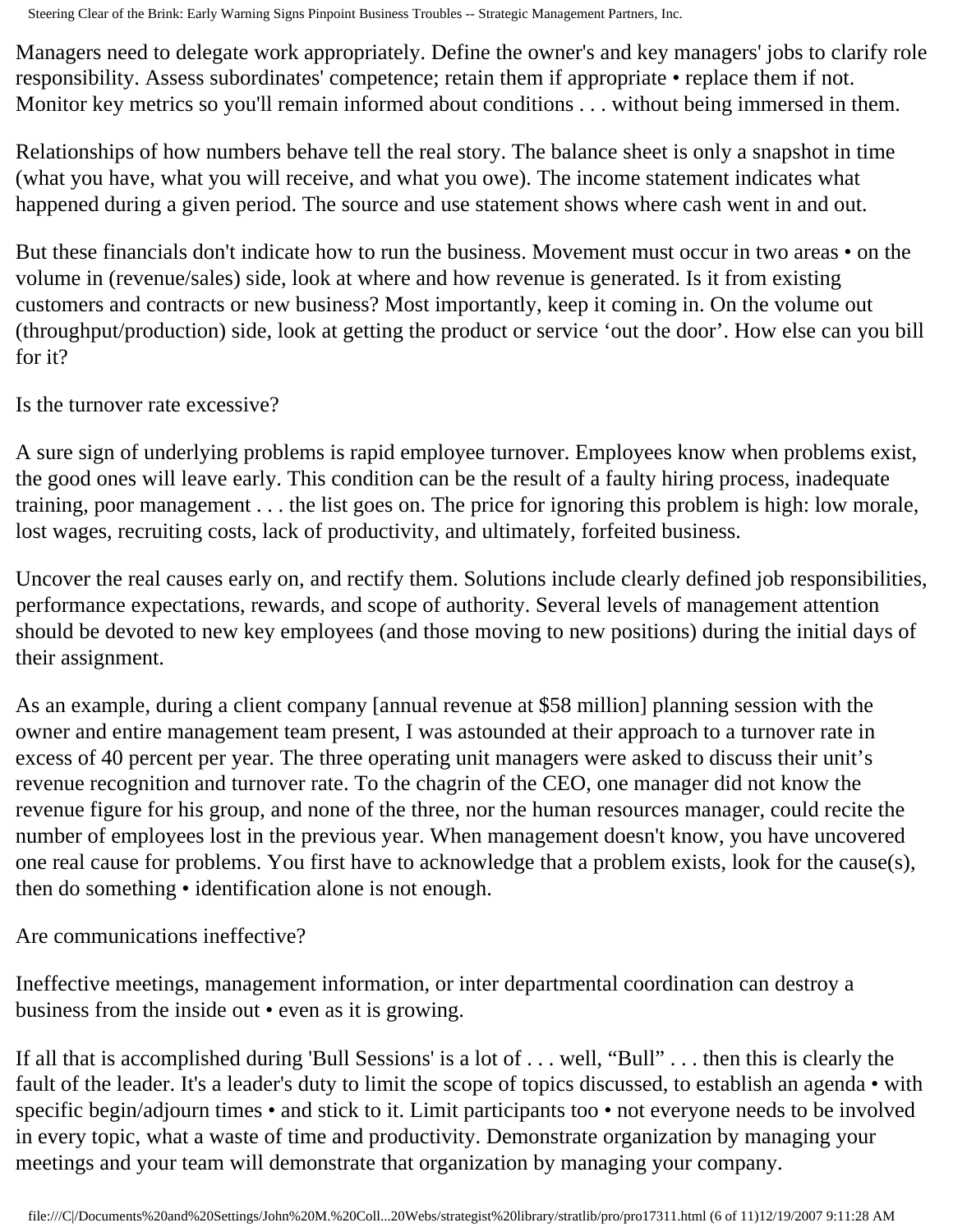What message are you sending? Remember, what is not said is often more destructive than what is. Unnatural actions or behavior, such as 'closed door meetings,' will most certainly set off the rumor mill. People need to know or they are left to their own imagination • and that is always worse.

Equally important, level with them • then get the stay versus go decision. To address the issues in a forthright manner is no guarantee that you will keep everyone, or that everyone will believe what has been said. But not to communicate what is going on is a lack of leadership; so don't be surprised when employees don't do what you want.

Are goals unclear?

Chronic failure to achieve stated business goals suggests a problem far more serious than a lack of performance. Often, it implies a lack of clarity regarding the owner's goals, and usually indicates a failure to secure management team 'buy in'.

Take a long, hard look at the goal setting process. Set goals and hold managers accountable for success.

What is the company's goal? The mission statement should be a directive that states this goal. What usually comes through is "... we are the best at providing a lot to everybody ..." which doesn't say anything. Set a mission statement that tells customers, employees, and stockholders where the company is headed. If it can't be articulated . . . does it really exist? A good mission statement should address six elements, and all six:

- => Service/Product definition •What do we do or provide?
- $\Rightarrow$  Generic customer need Why will they buy?
- => Market definition Who will we sell to? Where are they?
- $\Rightarrow$  Technology  $\bullet$  How will we deliver our products and services?
- $\Rightarrow$  Levels of vertical integration  $\bullet$  How much will we do?
- $\Rightarrow$  Distinct competence  $\bullet$  Why will they buy from us?

Most companies are too generic in their definition. Their mission statement is not well thought out. Competition dictates that you focus. Don't underestimate the importance of your key competencies, those strengths that no one else has. Be honest, this doesn't mean just show up at the door. Identify goals that are in sync with these strengths. Do they meet ultimate objectives? If not . . . then why use resources to accomplish them? Remember the ultimate goal . . . companies are in this for the money.

Are compensation and incentive programs yielding unsatisfactory results?

While it seems obvious that programs should clearly and directly reward for successful job performance, it's remarkable that many companies unwittingly set up compensation structures that reward performance altogether different from that outlined in the job description; and from what is expected by the board of directors. A word of warning if this is your practice: Be careful what you pay for • you might just get it.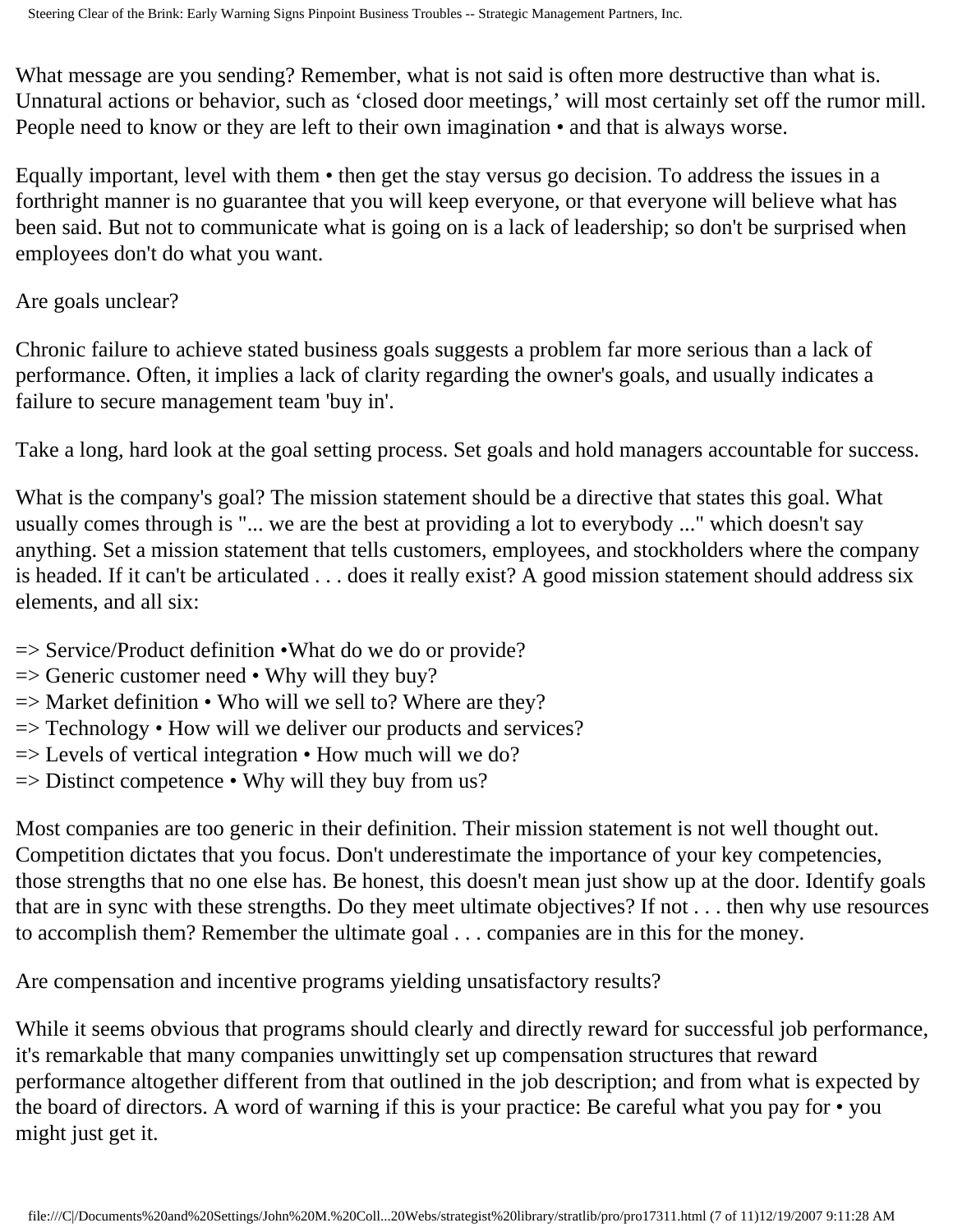By contrast, managers who are paid incentives based upon gross margin can be more effective than those paid on gross sales. Why? Because they share the burden of poor performance, they're more likely to take corrective action when faced with substandard performers.

Of all the difficult management chores, this isn't one of them. It does assume that you know what you want to accomplish. This requires planning. What is the proper approach? How are people to make it happen? This requires a great deal of thought. Then for the execution: set rewards for performance to attain the plan, pay for performance when achieved, and don't pay for it if not achieved. Set the directive and the goals . . . THEN . . . set the incentive structure.

Is new business waning?

If so, you are out of touch with the marketplace. High prices, unresponsive proposals, and giving more than is required of you are the typical reason companies lose bids.

Commitment to winning new business is essential to success; so identify targets early on • always keeping a close eye on the customer's special needs. Bid to win, and then manage for profit and growth.

Perception is the key; it has many sides . . . to confuse the competition . . . to comfort the customer . . . to fool ourselves. Remember, a dollar must be a dollar of revenue before it can be classified as any other kind. Management must work this area aggressively . . . develop a "We will do what it takes" attitude toward developing new business.

Are any key client relationships deteriorating?

Determine if a decrease in business from long time customers is due to poor market conditions in their industry • or poor service from your company. If it's you, you're probably no longer meeting the customer's needs. Worse • you may not know.

Manage customer relationships carefully. Customer needs, like your own, change. Assign specific responsibility for nurturing customer relationships to all levels of management •not just to those within the sales force. By all means, get out and talk with the customer. How else will you really know what the customer thinks? Few customers will call to tell you that they are not going to buy your product any more; they just stop writing checks.

This issue is controversial . . . hard to pin down. Its like venturing into the unknown, and people are uncomfortable doing that. Address the real issue of how customers perceive the company and its product (s) relative to competition. Implement a plan to satisfy customers, so that they will want to purchase. Don't be lulled into a false sense of security . . . those customers may not always be there.

Does the company create 'products in search of markets?'

Products developed before market needs are assessed can waste resources and be difficult to sell. It is less expensive to create awareness of a product or service that meets an existing demand, than to develop a new market for existing products or services that doesn't exist.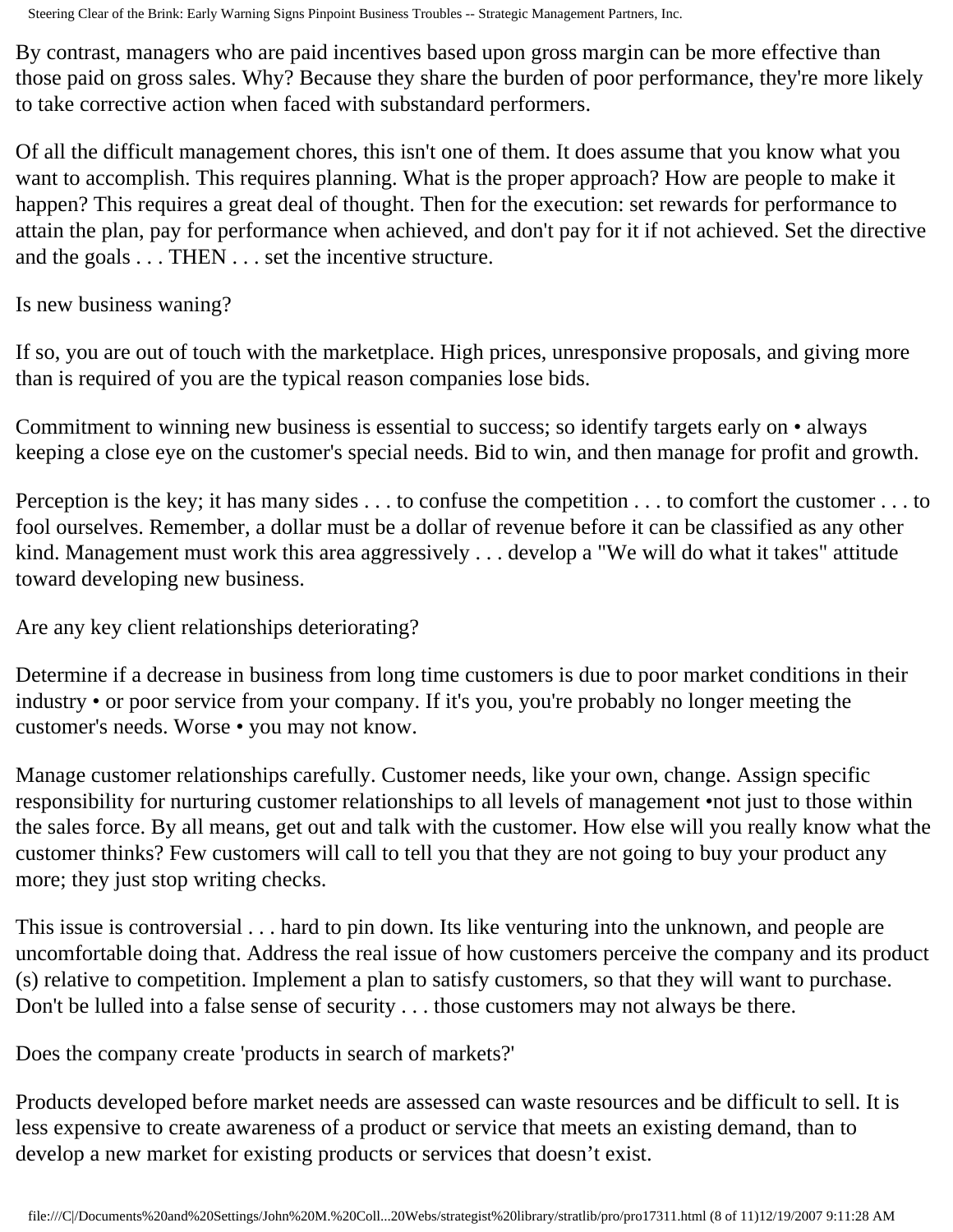Identify how your key competencies satisfy customer need and produce benefits. Have your team pretend they are your competition; their task is to identify the strategy that you, the competitor, should pursue. Ask you customers . . . simple but effective.

It is the nature of the engineer to want to create a 'Rembrandt,' something special that meets the needs of all customers. This approach can only add cost to the product, often cost that the customer is not willing to absorb. Keep the 'bells and whistles' to a minimum. If the product(s) is technically oriented, perhaps a modular approach will allow a better fit with various customer profiles, by providing a 'pick and choose' option.

Do financial and management reports cover the wrong information at the wrong level?

Financial and operational reports must be accurate, timely, and pertinent. Too often, management receives only traditional accounting measures of company value, instead of cash flow or new business generated. Also, information is often prepared at the wrong level, making it difficult or impossible for management to know what's going on inside their operations.

Cash flow is the best indicator of business health. Prepare forecasts, and then manage to them. Management should determine performance at each level of the business (i.e. profit center, cost center, cash center), and update often.

Does the operation have a track record of failed expansion plans?

Setbacks drain businesses of cash, time, and morale. When companies fail in one effort, management tends to 'pull in its horns' the next time out. The result? Suppressed hopes for growth or expansion. Efforts fail because of inadequate cash, poor management, lack of thorough market analysis, or improper control systems.

Managers who run independent operations must be adept at problem solving, decision making, team building, and managerial analysis; skills which are not obvious. Understand why your company is successful in its present marketplace, and try to 'model' those conditions in a new marketplace.

Modeling success can produce growth. The entrepreneur wants it to grow, but want alone can only drive the company so far . . . and often into trouble. One is not born to be a manager; you need to cultivate these skills. A Model allows you to depict the new environment without yet being there . . . where mistakes can't impact the real bottom line.

What Have We Learned?

Affecting a turnaround takes an array of skills. When in crisis there is no time for a warm up. To affect rehabilitation, the right leader will know how to make the quick and proper decisions, put a plan into action and keep a talented team moving towards a healthy and more valuable end. Specialists are hired for their management ability, the ability to bring order out of chaos, the ability to marshal resources and maximize value from those diverse resources.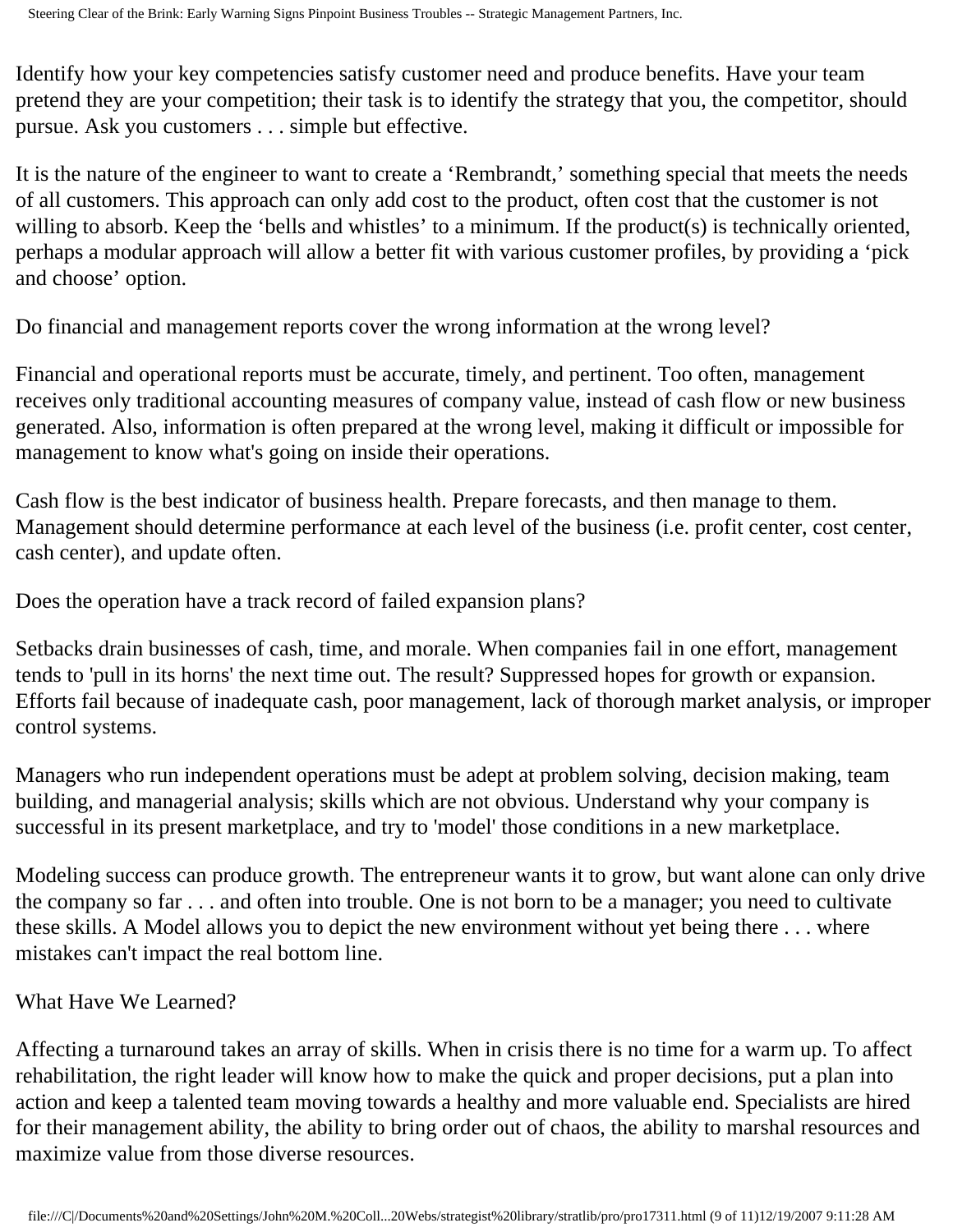Recognizing trouble requires no hocus-pocus. Likewise, solving trouble's accompanying problems takes no smoke and mirrors. If misery likes company, then trouble loves it; problems can multiply at a frightening speed. Seldom is there only one reason for business troubles; more than likely, you'll discover two or three. The balancing act becomes weighing the risk(s) and taking action versus letting the status quo dictate a troubled course.

One thing's sure: the longer you wait to admit that the company is heading for trouble, the more difficult the resulting problems will be to solve. Getting to the real issues is the catalyst toward change • and recovery.

And that's a much more acceptable risk.

Reference: [Library: Steering Clear of the Brink: Early Warning Signs Pinpoint Business Troubles](http://members.aol.com/stratlib2/jpe.html)

[www.StrategistLibrary.com](http://www.strategistlibrary.com/)

[www.StrategicMgtPartners.com](http://www.strategicmgtpartners.com/)

#### About the Author

John M. Collard, is Chairman of Annapolis, Maryland-based Strategic Management Partners, Inc. (410- 263-9100, [www.StrategicMgtPartners.com](http://www.strategicmgtpartners.com/) ), a nationally recognized turnaround management firm specializing in interim executive leadership, asset recovery, and investing in underperforming companies. He is Past Chairman of the Turnaround Management Association, a Certified Turnaround Professional, and brings 35 years senior operating leadership, \$85M asset recovery, 40+ transactions worth \$780M+, and \$80M fund management expertise to run troubled companies, and advise company boards, litigators, institutional and private equity investors.

[www.StrategicMgtPartners.com](http://www.strategicmgtpartners.com/)

John M. Collard (John@StrategicMgtPartners.com) Chairman Strategic Management Partners, Inc. 522 Horn Point Drive Annapolis, MD 21403 Phone : 410-263-9100 Fax : 410-263-6094

### [www.StrategicMgtPartners.com](http://www.strategicmgtpartners.com/)

More Information [Library: Steering Clear of the Brink: Early Warning Signs Pinpoint Business Troubles](http://members.aol.com/stratlib2/jpe.html)